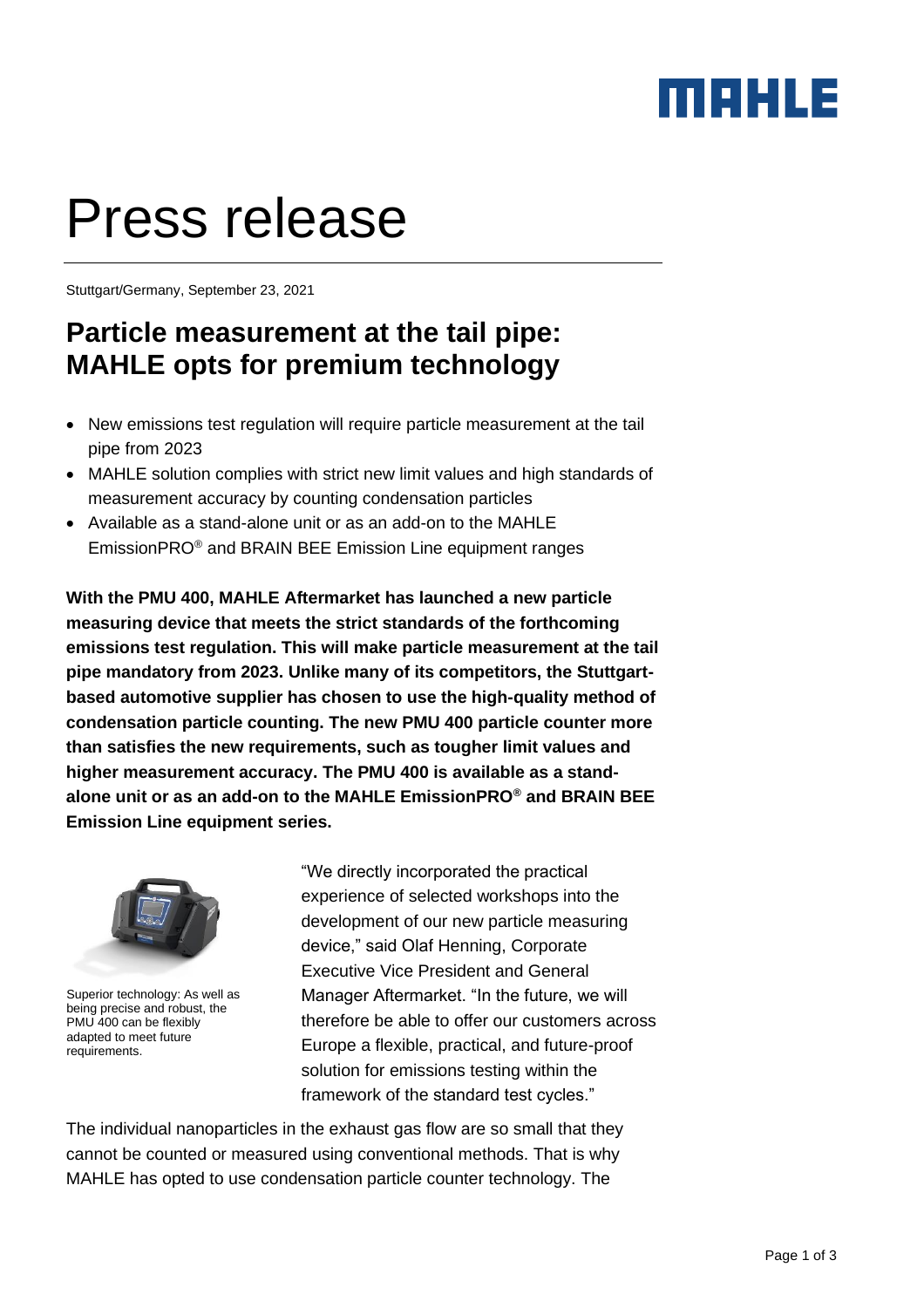## MAHLE

measurement technique is based on the physical principles of scattered light measurement and the fact that, in an atmosphere of supersaturated vapor, particles act as [condensation nuclei](https://www.britannica.com/science/condensation-nucleus) and can thus be detected and counted. This method is not only extremely robust, but it also guarantees high measurement accuracy even at low concentrations. This means that the sample taken from an exhaust pipe can be diluted with clean air by a factor of two hundred to minimize the deposition of particles and dirt in the most sensitive parts of the measuring device. As a result, the PMU 400 is a highly reliable and low-maintenance measuring instrument with the additional benefit of intuitive operability.

The device is made of high-quality materials and boasts a robust design. Thanks to the flexible software structure developed by MAHLE, the PMU 400 can be easily adapted to meet new requirements and is therefore particularly economical over its entire service life.

#### **Contacts in MAHLE Corporate Communications:**

Christopher Rimmele Product, Technology, and Aftermarket Communications Spokesman Phone: +49 711 501-12374 E-mail: [christopher.rimmele@mahle.com](mailto:christopher.rimmele@mahle.com)

Ruben Danisch Head of Corporate and Product Communications Phone: +49 711 501-12199 E-mail: [ruben.danisch@mahle.com](mailto:ruben.danisch@mahle.com)